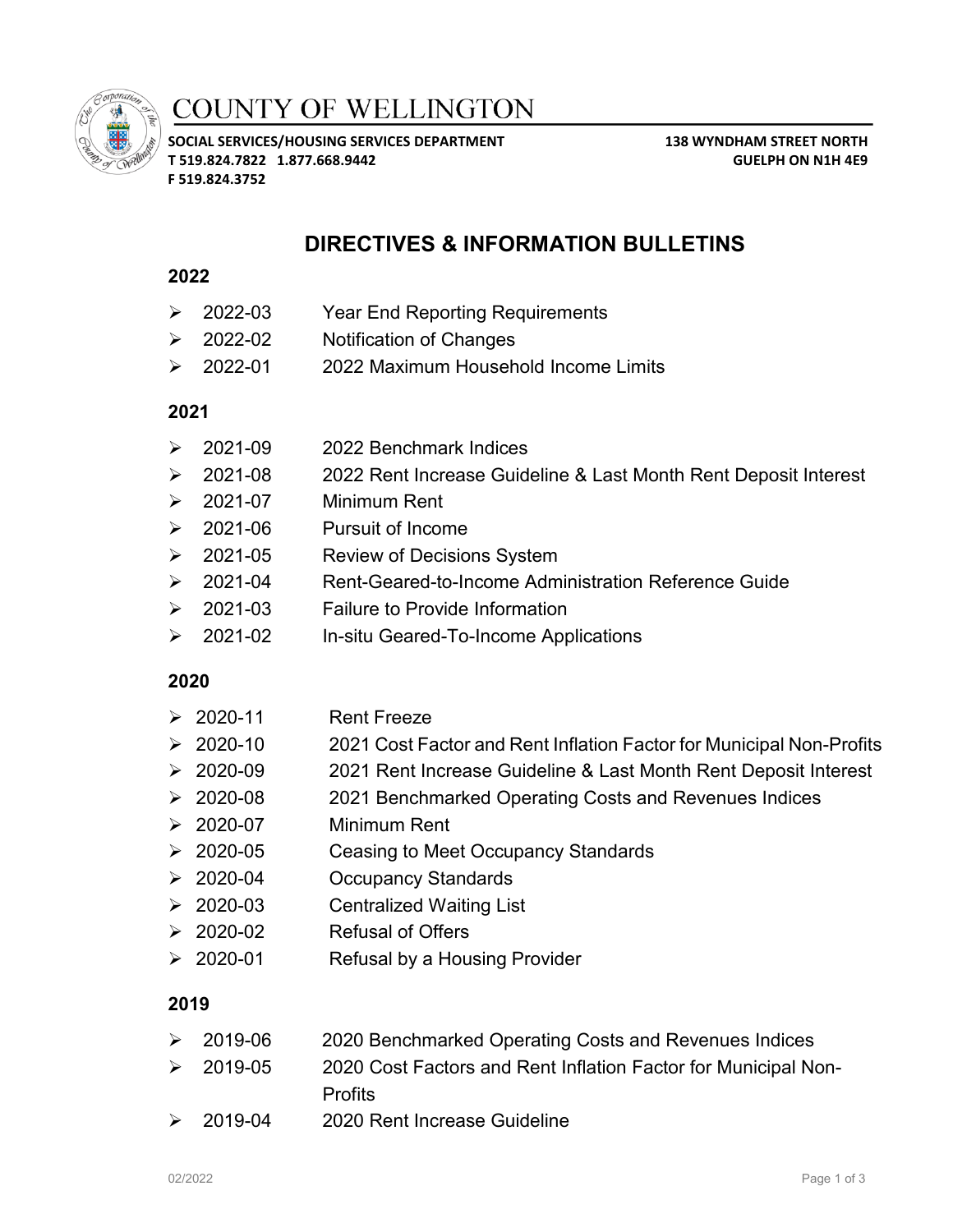## **2016**

| ➤ | 2016-01 | 2016 Capital Guide |
|---|---------|--------------------|
|   |         |                    |

### **2015**

|  |  | $\geq 2015 - 06$ | Arrears Policy Change - Information Bulletin |
|--|--|------------------|----------------------------------------------|
|--|--|------------------|----------------------------------------------|

> 2015-02 Training and Succession Plans

## **2014**

| $\geq 2014 - 10$ | <b>Extraordinary Operational Funding</b> |
|------------------|------------------------------------------|
| $\geq 2014-09$   | <b>Extraordinary Capital Funding</b>     |
|                  |                                          |

> 2014-04 Local Priority

## **2013**

| ➤                     | 2013-19 | <b>Remuneration of Directors</b>                                                                                                       |  |  |  |
|-----------------------|---------|----------------------------------------------------------------------------------------------------------------------------------------|--|--|--|
| ➤                     | 2013-18 | <b>Property Management Services Procurement and Contracts</b>                                                                          |  |  |  |
| ➤                     | 2013-17 | Minimum Number of Board Meetings                                                                                                       |  |  |  |
| $\blacktriangleright$ | 2013-16 | <b>Multi-year Financial Plans</b>                                                                                                      |  |  |  |
| ➤                     | 2013-10 | <b>Maximum Household Assets</b>                                                                                                        |  |  |  |
| $\blacktriangleright$ | 2013-09 | <b>Conflict of Interest</b>                                                                                                            |  |  |  |
| ➤                     | 2013-08 | Absence from Unit                                                                                                                      |  |  |  |
| ➤                     | 2013-02 | Exclusion of CHPI Payments from RGI Income Calculation                                                                                 |  |  |  |
| 2012                  |         |                                                                                                                                        |  |  |  |
| ≻                     | 2012-09 | Reporting Non-Rental Revenue and Non-Shelter Revenue on<br>Annual Audited Financial Statements and Annual Information<br>Returns (AIR) |  |  |  |
| ➤                     | 2012-08 | Housing Provider Retention of Operating Surplus                                                                                        |  |  |  |
| 2009                  |         |                                                                                                                                        |  |  |  |
| ➤                     | 2009-04 | <b>Treatment of Financial Investments</b>                                                                                              |  |  |  |
| 2008                  |         |                                                                                                                                        |  |  |  |
| ➤                     | 2008-04 | Revised Special Needs Guide (February 2008)                                                                                            |  |  |  |
|                       | 2006    |                                                                                                                                        |  |  |  |
| ➤                     | 2006-09 | Signatures Required on Lease/Occupancy Agreements                                                                                      |  |  |  |